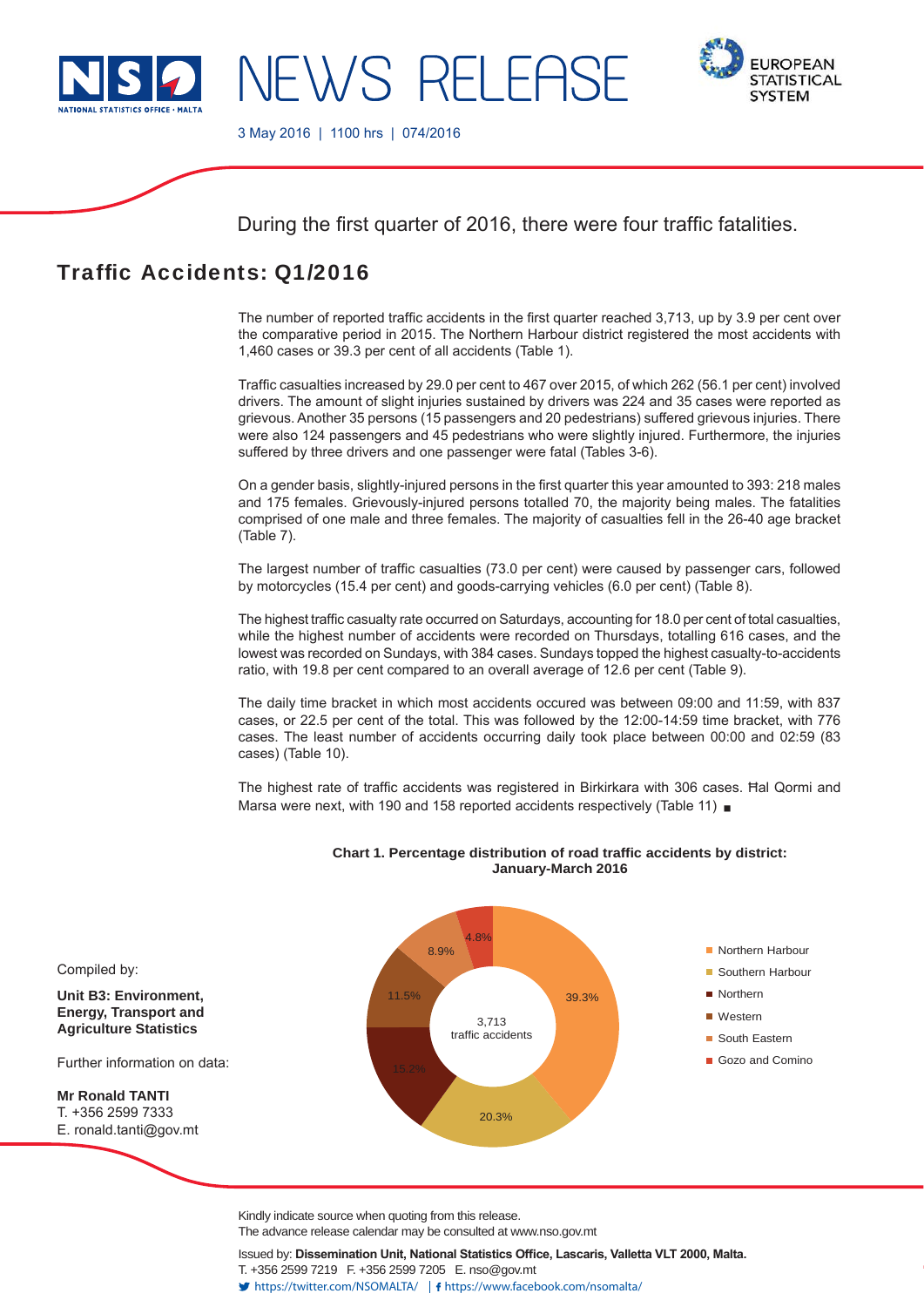| <b>Region/District</b> | 2015  | 2016  | Change | Percentage<br>change |
|------------------------|-------|-------|--------|----------------------|
| <b>MALTA</b>           | 3,572 | 3,713 | 141    | 3.9                  |
| <b>Malta</b>           | 3,406 | 3,536 | 130    | 3.8                  |
| Southern Harbour       | 823   | 754   | $-69$  | $-8.4$               |
| Northern Harbour       | 1,374 | 1,460 | 86     | 6.3                  |
| South Eastern          | 302   | 329   | 27     | 8.9                  |
| Western                | 408   | 427   | 19     | 4.7                  |
| <b>Northern</b>        | 499   | 566   | 67     | 13.4                 |
| <b>Gozo and Comino</b> | 166   | 177   | 11     | 6.6                  |

# **Table 1. Total road traffic accidents: January-March**

## **Table 2. Minor road traffic accidents: January-March**

| <b>Region/District</b> | 2015  | 2016  | Change | Percentage<br>change |
|------------------------|-------|-------|--------|----------------------|
| <b>MALTA</b>           | 3,276 | 3,374 | 98     | 3.0                  |
| <b>Malta</b>           | 3,133 | 3,215 | 82     | 2.6                  |
| Southern Harbour       | 745   | 673   | $-72$  | $-9.7$               |
| Northern Harbour       | 1,288 | 1,352 | 64     | 5.0                  |
| South Eastern          | 271   | 295   | 24     | 8.9                  |
| Western                | 376   | 387   | 11     | 2.9                  |
| Northern               | 453   | 508   | 55     | 12.1                 |
| <b>Gozo and Comino</b> | 143   | 159   | 16     | 11.2                 |

# **Table 3. Casualties in road traffic accidents: January-March**

| <b>Region/District</b> | 2015 | 2016 | Change | Percentage<br>change |
|------------------------|------|------|--------|----------------------|
| <b>MALTA</b>           | 362  | 467  | 105    | 29.0                 |
| <b>Malta</b>           | 336  | 440  | 104    | 31.0                 |
| Southern Harbour       | 97   | 108  | 11     | 11.3                 |
| Northern Harbour       | 104  | 156  | 52     | 50.0                 |
| South Eastern          | 39   | 49   | 10     | 25.6                 |
| Western                | 40   | 57   | 17     | 42.5                 |
| <b>Northern</b>        | 56   | 70   | 14     | 25.0                 |
| Gozo and Comino        | 26   | 27   | 1      | 3.8                  |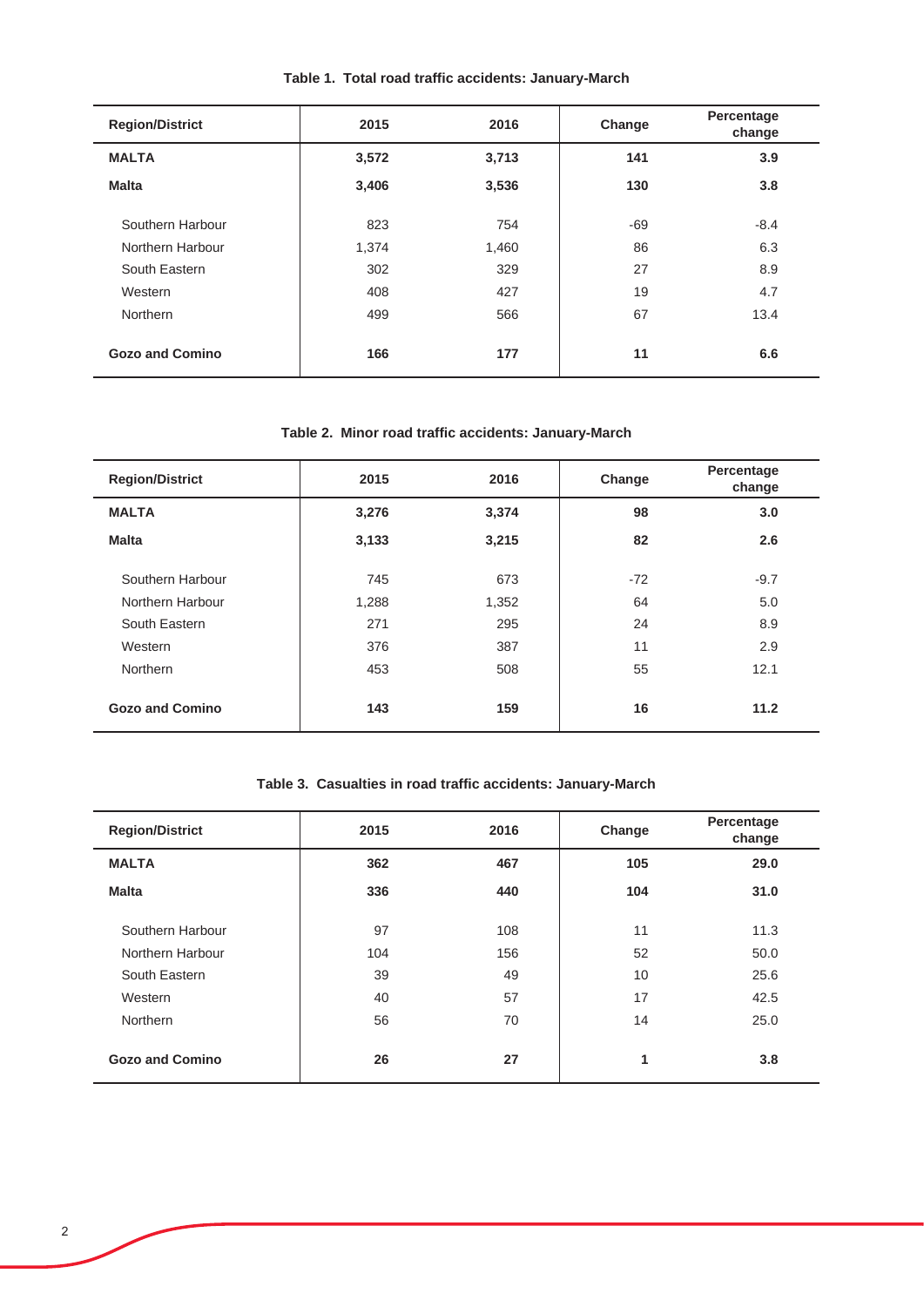**Table 4. Injuries sustained by drivers in road traffic accidents: January-March**

j.

 $\overline{a}$ 

j.

|                        | 2015   |                 |                          |              | 2016   |                 |                          |              |
|------------------------|--------|-----------------|--------------------------|--------------|--------|-----------------|--------------------------|--------------|
| <b>Region/District</b> | Slight | <b>Grievous</b> | Fatal                    | <b>Total</b> | Slight | <b>Grievous</b> | Fatal                    | <b>Total</b> |
| <b>MALTA</b>           | 176    | 31              |                          | 207          | 224    | 35              | 3                        | 262          |
| <b>Malta</b>           | 161    | 30              | ٠                        | 191          | 213    | 30              | 3                        | 246          |
| Southern Harbour       | 44     | 12              | ٠                        | 56           | 49     | $\overline{7}$  | $\overline{\phantom{a}}$ | 56           |
| Northern Harbour       | 43     | 9               | ٠                        | 52           | 74     | 10              |                          | 84           |
| South Eastern          | 20     | 4               | $\overline{\phantom{a}}$ | 24           | 23     | 4               | $\overline{\phantom{a}}$ | 27           |
| Western                | 22     |                 | $\overline{\phantom{a}}$ | 23           | 33     | $\overline{2}$  | 1                        | 36           |
| Northern               | 32     | 4               | ۰                        | 36           | 34     | 7               | 2                        | 43           |
| <b>Gozo and Comino</b> | 15     | 1               | ٠                        | 16           | 11     | 5               | ٠                        | 16           |

#### **Table 5. Injuries sustained by passengers in road traffic accidents: January-March**

| <b>Region/District</b> |        | 2015            |                          |              |                | 2016                         |                          |              |  |
|------------------------|--------|-----------------|--------------------------|--------------|----------------|------------------------------|--------------------------|--------------|--|
|                        | Slight | <b>Grievous</b> | Fatal                    | <b>Total</b> | Slight         | <b>Grievous</b>              | Fatal                    | <b>Total</b> |  |
| <b>MALTA</b>           | 86     | 10              |                          | 97           | 124            | 15                           |                          | 140          |  |
| <b>Malta</b>           | 82     | 9               | ٠                        | 91           | 117            | 13                           | 1                        | 131          |  |
| Southern Harbour       | 28     | и               | $\overline{\phantom{a}}$ | 29           | 34             | $\overline{2}$               | $\overline{\phantom{a}}$ | 36           |  |
| Northern Harbour       | 21     |                 | ٠                        | 22           | 38             | 9                            | 1                        | 48           |  |
| South Eastern          | 10     | $\overline{2}$  | $\overline{\phantom{a}}$ | 12           | 16             | $\overline{2}$               |                          | 18           |  |
| Western                | 9      |                 | $\overline{\phantom{a}}$ | 10           | 17             | $\overline{\phantom{a}}$     |                          | 17           |  |
| Northern               | 14     | $\overline{4}$  | $\blacksquare$           | 18           | 12             | $\qquad \qquad \blacksquare$ |                          | 12           |  |
| <b>Gozo and Comino</b> | 4      | 1               | 1                        | 6            | $\overline{7}$ | $\overline{2}$               | ۰                        | 9            |  |

**Table 6. Injuries sustained by pedestrians in road traffic accidents: January-March**

|                        |                | 2015           |                          |                |                | 2016                     |                          |              |
|------------------------|----------------|----------------|--------------------------|----------------|----------------|--------------------------|--------------------------|--------------|
| <b>Region/District</b> | Slight         | Grievous       | Fatal                    | <b>Total</b>   | Slight         | Grievous                 | Fatal                    | <b>Total</b> |
| <b>MALTA</b>           | 34             | 23             |                          | 58             | 45             | 20                       | ۰                        | 65           |
| <b>Malta</b>           | 32             | 21             | 1                        | 54             | 43             | 20                       | ۰                        | 63           |
| Southern Harbour       | 8              | $\overline{4}$ | ٠                        | 12             | 8              | 8                        | $\overline{\phantom{a}}$ | 16           |
| Northern Harbour       | 18             | 11             |                          | 30             | 16             | 8                        | $\overline{\phantom{a}}$ | 24           |
| South Eastern          | 2              |                | $\overline{\phantom{a}}$ | 3              | 3              |                          | $\overline{a}$           | 4            |
| Western                | 3              | 4              | $\overline{\phantom{a}}$ | $\overline{ }$ | 4              | $\overline{\phantom{a}}$ | $\overline{a}$           | 4            |
| Northern               |                |                |                          | $\overline{2}$ | 12             | 3                        | $\overline{\phantom{a}}$ | 15           |
| <b>Gozo and Comino</b> | $\overline{2}$ | $\overline{2}$ | ۰                        | 4              | $\overline{2}$ | ٠                        | ۰                        | 2            |

**Chart 2. Total injuries by type in road traffic accidents: January-March 2016** 

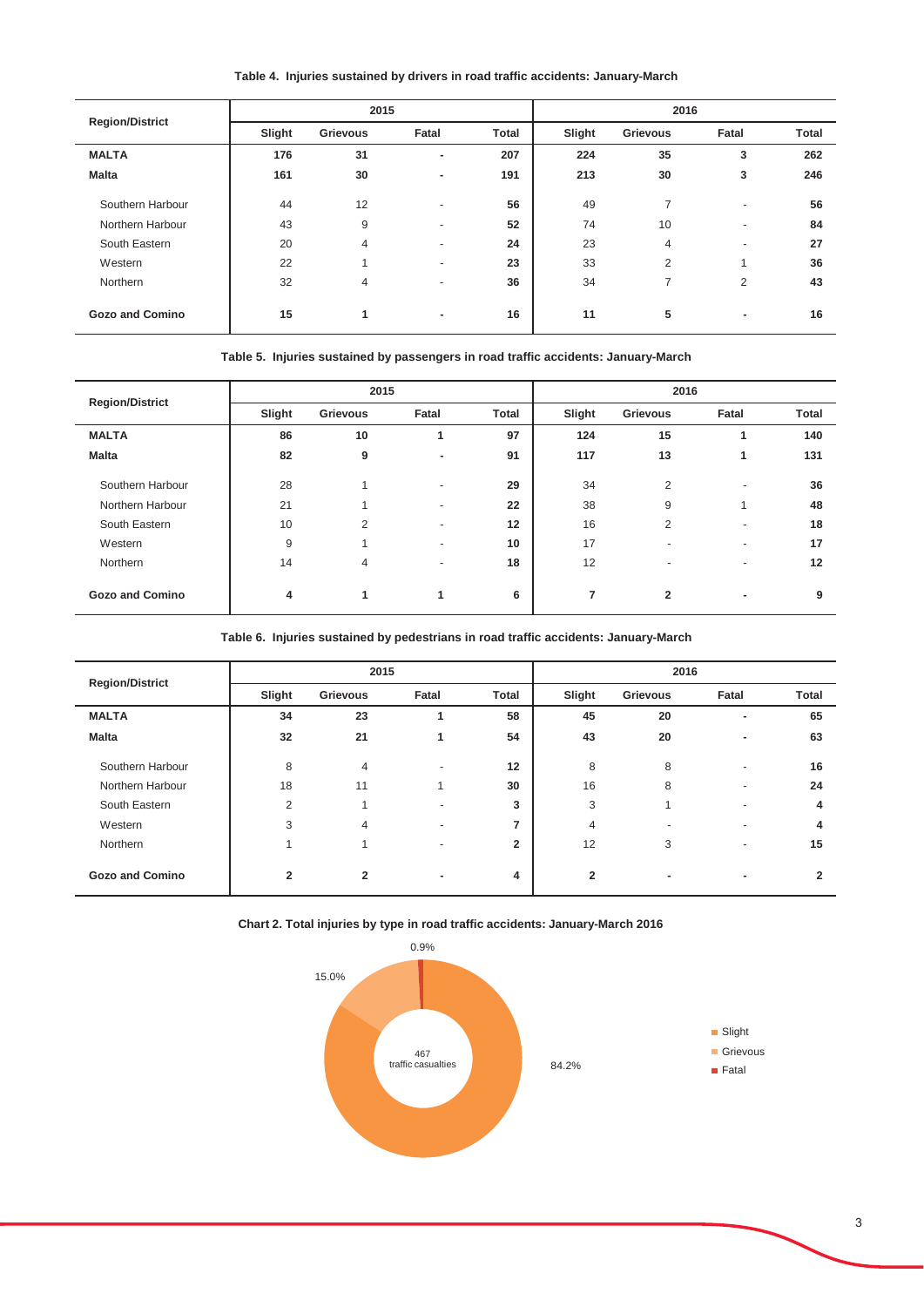|              | 2015            |                          | 2016                     |                          |                |
|--------------|-----------------|--------------------------|--------------------------|--------------------------|----------------|
| Age group    | <b>Total</b>    | Slight                   | <b>Grievous</b>          | Fatal                    | <b>Total</b>   |
|              |                 |                          | <b>Males</b>             |                          |                |
| $0 - 10$     | 12              | 8                        | $\overline{2}$           |                          | 10             |
| $11 - 17$    | $9\,$           | 5                        | $\mathbf{1}$             |                          | $\bf 6$        |
| 18-25        | 52              | 41                       | 15                       |                          | 56             |
| 26-40        | 61              | 69                       | $\overline{7}$           | 1                        | 77             |
| 41-59        | 44              | 60                       | 17                       |                          | 77             |
| 60-65        | 11              | 13                       | $\overline{\mathcal{L}}$ |                          | 17             |
| 66+          | 15              | 21                       | $\overline{7}$           |                          | 28             |
| unknown      | $\mathbf{1}$    | $\mathbf{1}$             |                          |                          | $\mathbf{1}$   |
| <b>Total</b> | 205             | 218                      | 53                       | 1                        | 272            |
|              |                 |                          | <b>Females</b>           |                          |                |
| $0 - 10$     | $\bf 6$         | 13                       | $\blacksquare$           | $\overline{\phantom{a}}$ | 13             |
| $11 - 17$    | $5\phantom{.0}$ | $\overline{7}$           |                          |                          | $\overline{7}$ |
| 18-25        | 29              | 33                       | 4                        |                          | 37             |
| 26-40        | 46              | 50                       | 4                        | $\overline{2}$           | 56             |
| 41-59        | 37              | 44                       | $\overline{4}$           | 1                        | 49             |
| 60-65        | 13              | 10                       | $\overline{a}$           |                          | 10             |
| 66+          | 21              | 18                       | $\overline{4}$           |                          | 22             |
| unknown      | $\blacksquare$  | $\overline{\phantom{a}}$ | 1                        |                          | $\mathbf{1}$   |
| <b>Total</b> | 157             | 175                      | 17                       | $\mathbf{3}$             | 195            |
|              |                 |                          | <b>Total</b>             |                          |                |
| $0 - 10$     | 18              | 21                       | $\mathbf 2$              | $\overline{a}$           | 23             |
| $11 - 17$    | 14              | 12                       | $\mathbf{1}$             |                          | 13             |
| 18-25        | 81              | 74                       | 19                       |                          | 93             |
| 26-40        | 107             | 119                      | 11                       | 3                        | 133            |
| 41-59        | 81              | 104                      | 21                       | 1                        | 126            |
| 60-65        | 24              | 23                       | $\overline{\mathcal{L}}$ |                          | 27             |
| 66+          | 36              | 39                       | 11                       |                          | 50             |
| unknown      | $\mathbf{1}$    | $\mathbf{1}$             | $\mathbf 1$              |                          | $\mathbf 2$    |
| <b>Total</b> | 362             | 393                      | $\bf 70$                 | 4                        | 467            |

# **Table 7. Traffic casualties by type of injury, age group and sex: January-March**

**Table 8. Road traffic casualties by type of injury and means of transport**

|                        | January-March  |        |                 |                          |              |  |  |  |
|------------------------|----------------|--------|-----------------|--------------------------|--------------|--|--|--|
| <b>Vehicle type</b>    | 2015           | 2016   |                 |                          |              |  |  |  |
|                        | Total          | Slight | <b>Grievous</b> | Fatal                    | <b>Total</b> |  |  |  |
| Motorcycle             | 60             | 50     | 20              | 2                        | 72           |  |  |  |
| Passenger car          | 277            | 300    | 39              | 2                        | 341          |  |  |  |
| Coach and bus          | 3              | 15     | 5               |                          | 20           |  |  |  |
| Goods-carrying vehicle | 20             | 24     | 4               | $\overline{\phantom{0}}$ | 28           |  |  |  |
| Unknown vehicle type   | $\overline{2}$ | 4      | 2               |                          | 6            |  |  |  |
| <b>Total</b>           | 362            | 393    | 70              | 4                        | 467          |  |  |  |
|                        |                |        |                 |                          |              |  |  |  |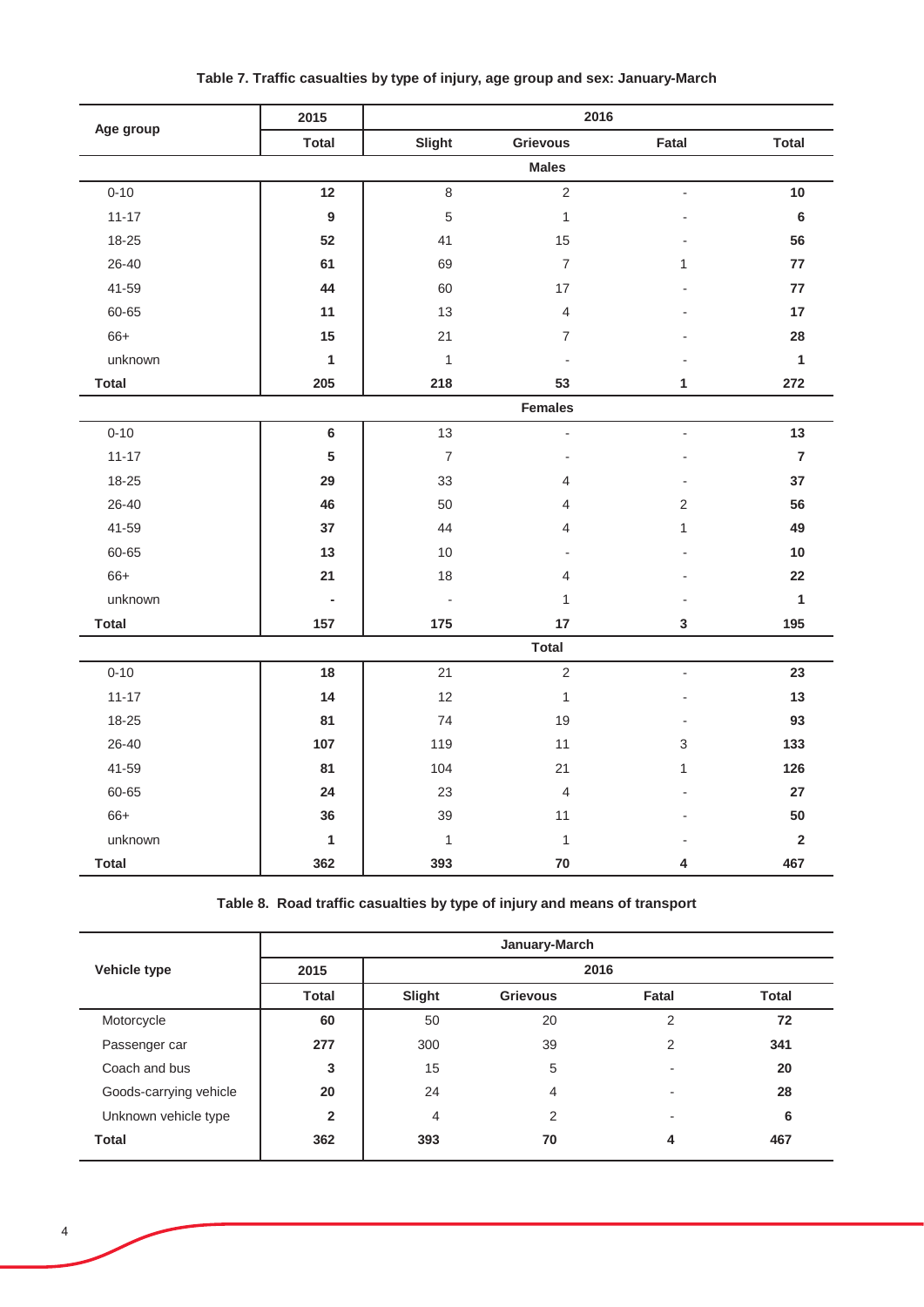|  |  |  |  |  |  | Table 9. Road traffic casualties and accidents by day of the week: January-March 2016 |  |
|--|--|--|--|--|--|---------------------------------------------------------------------------------------|--|
|--|--|--|--|--|--|---------------------------------------------------------------------------------------|--|

|                                    | Monday | Tuesday | Wednesday | Thursday | Friday | Saturday | Sunday | <b>Total</b> |
|------------------------------------|--------|---------|-----------|----------|--------|----------|--------|--------------|
| <b>Traffic casualties</b>          | 73     | 54      | 51        | 77       | 52     | 84       | 76     | 467          |
| <b>Traffic accidents</b>           | 611    | 506     | 570       | 616      | 531    | 495      | 384    | 3,713        |
| Casualities-to-accidents ratio (%) | 11.9   | 10.7    | 8.9       | 12.5     | 9.8    | 17.0     | 19.8   | 12.6         |





![](_page_4_Figure_4.jpeg)

![](_page_4_Figure_5.jpeg)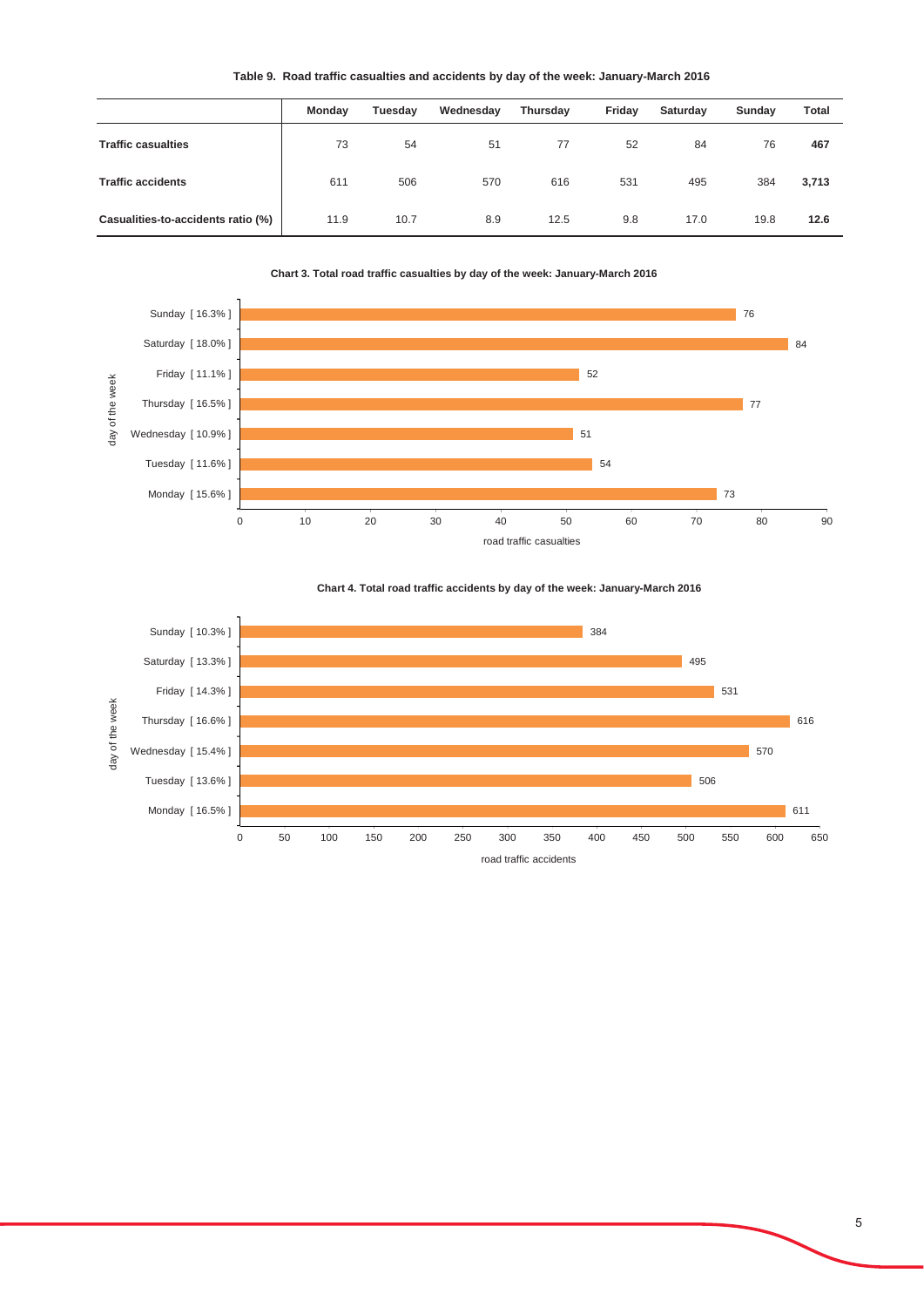**Table 10. Road traffic accidents by day and time bracket: January-March 2016**

| Monday | Tuesday        | Wednesday | Thursday | Friday | Saturday | Sunday | <b>Total</b> |
|--------|----------------|-----------|----------|--------|----------|--------|--------------|
| 8      | $\overline{4}$ | 4         | 8        | 10     | 21       | 28     | 83           |
| $9\,$  | $\overline{4}$ | 9         | 9        | 10     | 17       | 27     | 85           |
| 121    | 94             | 103       | 120      | 76     | 45       | 27     | 586          |
| 131    | 110            | 115       | 144      | 145    | 119      | 73     | 837          |
| 137    | 92             | 141       | 127      | 104    | 108      | 67     | 776          |
| 142    | 109            | 116       | 121      | 113    | 88       | 70     | 759          |
| 45     | 70             | 63        | 64       | 52     | 66       | 68     | 428          |
| 18     | 23             | 19        | 23       | 21     | 31       | 24     | 159          |
| 611    | 506            | 570       | 616      | 531    | 495      | 384    | 3,713        |
|        |                |           |          |        |          |        |              |

**Chart 5. Traffic accidents by day and time bracket: January-March 2016** 

![](_page_5_Figure_3.jpeg)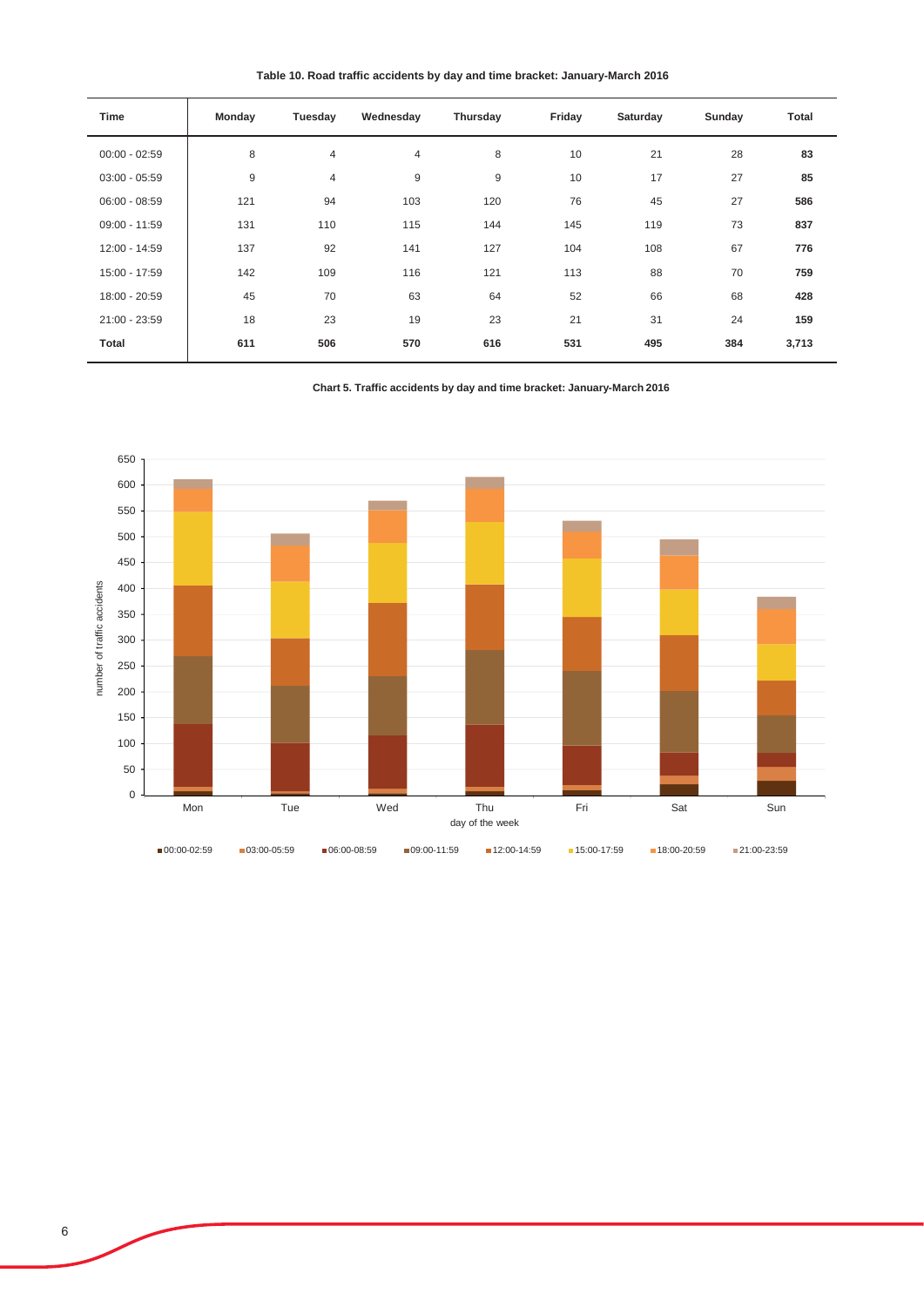| Table 11. Road traffic accidents by locality: January-March |  |  |
|-------------------------------------------------------------|--|--|
|-------------------------------------------------------------|--|--|

| Locality                | 2015           | 2016     | Change                    |
|-------------------------|----------------|----------|---------------------------|
| <b>Southern Harbour</b> | 823            | 754      | $-69$                     |
| Cospicua                | 14             | 26       | 12                        |
| Fgura                   | 82             | 68       | $-14$                     |
| Floriana                | 60             | 53       | $-7$                      |
| Hal Luqa                | 78             | 93       | 15                        |
| <b>Hal Tarxien</b>      | 73             | 72       | $-1$                      |
| <b>Ħaż-Żabbar</b>       | 77             | 77       | $\blacksquare$            |
| Kalkara                 | 14             | 8        | -6                        |
| Marsa                   | 208            | 158      | $-50$                     |
| Paola                   | 132            | 117      | $-15$                     |
| Santa Lucija            | 17             | 10       | $-7$                      |
|                         | 15             | 6        | $-9$                      |
| Senglea<br>Valletta     | 42             | 52       | 10                        |
|                         |                |          |                           |
| Vittoriosa              | 6              | 11       | $\,$ 5 $\,$               |
| Xgħajra                 | 5              | 3        | $-2$                      |
| <b>Northern Harbour</b> | 1,374          | 1,460    | 86                        |
| <b>Birkirkara</b>       | 283            | 306      | 23                        |
| Gżira                   | 101            | 98       | $-3$                      |
| <b>Hal Qormi</b>        | 174            | 190      | 16                        |
| <b>Hamrun</b>           | 88             | 116      | 28                        |
| <b>Msida</b>            | 149            | 145      | $-4$                      |
| Pembroke                | 16             | 28       | 12                        |
| San Gwann               | 144            | 134      | $-10$                     |
| Santa Venera            | 75             | 70       | $-5$                      |
| St Julian's             | 108            | 124      | 16                        |
| Swieqi                  | 50             | 55       | $\sqrt{5}$                |
| Ta' Xbiex               | 18             | 27       | $\boldsymbol{9}$          |
| Tal-Pietà               | 58             | 43       | $-15$                     |
| Tas-Sliema              | 110            | 124      | 14                        |
| <b>South Eastern</b>    | 302            | 329      | 27                        |
| Birżebbuġa              | 42             | 50       | 8                         |
| Gudja                   | 32             | 39       | $\overline{7}$            |
| <b>Hal Ghaxaq</b>       | 28             | 23       | -5                        |
| <b>Hal Kirkop</b>       | 10             | 19       | $\boldsymbol{9}$          |
| <b>Hal Safi</b>         | $\,8\,$        | 11       | $\ensuremath{\mathsf{3}}$ |
| Marsaskala              | 45             | 37       | -8                        |
| Marsaxlokk              | 16             | 13       | $-3$                      |
| Mqabba                  | 16             | 10       | -6                        |
| Qrendi                  | $\overline{7}$ | 6        | $-1$                      |
|                         |                |          |                           |
| Zejtun<br>Żurrieg       | 57<br>41       | 84<br>37 | 27<br>$-4$                |
|                         |                |          |                           |
| Western                 | 408            | 427      | $19$                      |
| Had-Dingli              | $\overline{7}$ | 14       | $\boldsymbol{7}$          |
| <b>Hal Balzan</b>       | 43             | 34       | $-9$                      |
| Hal Lija                | 61             | 53       | -8                        |
| <b>H'Attard</b>         | 92             | 107      | 15                        |
| Haż-Żebbuġ              | 72             | 64       | -8                        |
| Iklin                   | 18             | 19       | $\mathbf{1}$              |
| Mdina                   | $\,8\,$        | 15       | $\boldsymbol{7}$          |
| Mtarfa                  | 55             | 65       | $10$                      |
| Rabat                   | 47             | 48       | $\mathbf{1}$              |
| Siģģiewi                | $\,$ 5 $\,$    | 8        | $\mathsf 3$               |
| Northern                | 499            | 566      | 67                        |
| <b>Hal Gharghur</b>     | 21             | 30       | $\boldsymbol{9}$          |
| Mellieħa                | 79             | 74       | $-5$                      |
| Mġarr                   | 35             | 34       | $-1$                      |
| Mosta                   | 121            | 147      | 26                        |
| Naxxar                  | 125            | 125      | $\blacksquare$            |
| St Paul's Bay           | 118            | 156      | 38                        |
|                         |                |          |                           |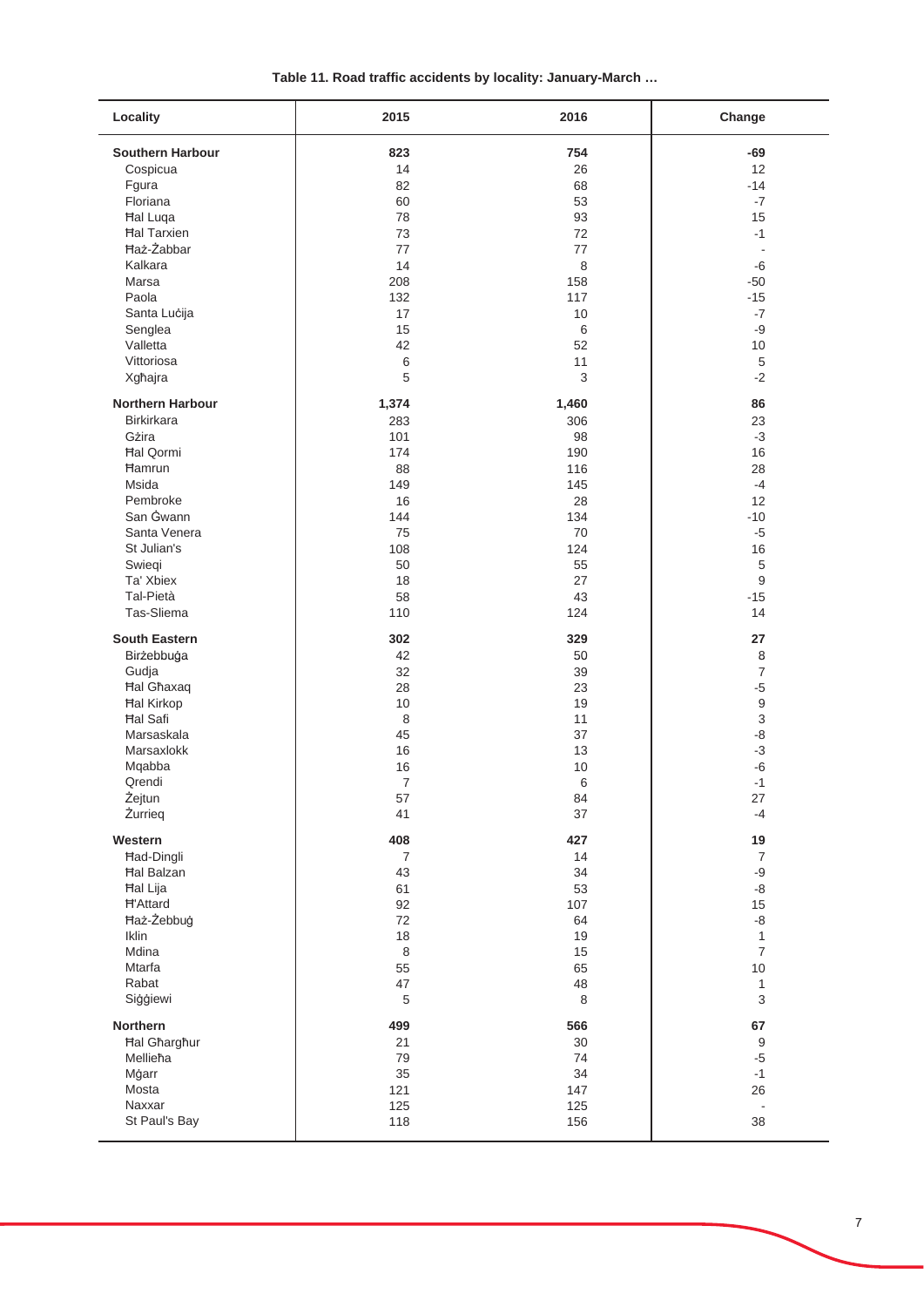| Table 11. Road traffic accidents by locality: January-March |  |  |
|-------------------------------------------------------------|--|--|
|-------------------------------------------------------------|--|--|

| Locality               | 2015 | 2016 | Change |
|------------------------|------|------|--------|
| <b>Gozo and Comino</b> | 166  | 177  | 11     |
| Fontana                | 4    | 3    | -1     |
| Għajnsielem            | 28   | 16   | $-12$  |
| Għarb                  |      | 5    | 4      |
| Għasri                 |      | 3    |        |
| Munxar                 |      | 4    | 3      |
| Nadur                  | 15   | 19   | 4      |
| Qala                   | 5    | 3    | $-2$   |
| San Lawrenz            |      |      |        |
| Ta' Kercem             | 2    | 8    | 6      |
| Ta' Sannat             | 3    | 3    |        |
| Victoria               | 67   | 51   | $-16$  |
| Xagħra                 | 6    | 28   | 22     |
| Xewkija                | 18   | 27   | 9      |
| Żebbuġ                 | 13   | 7    | -6     |

Note: Localities are grouped under main Local Councils

![](_page_7_Figure_3.jpeg)

#### **Chart 6. Top ten localities in which most accidents occurred: January-March 2016**